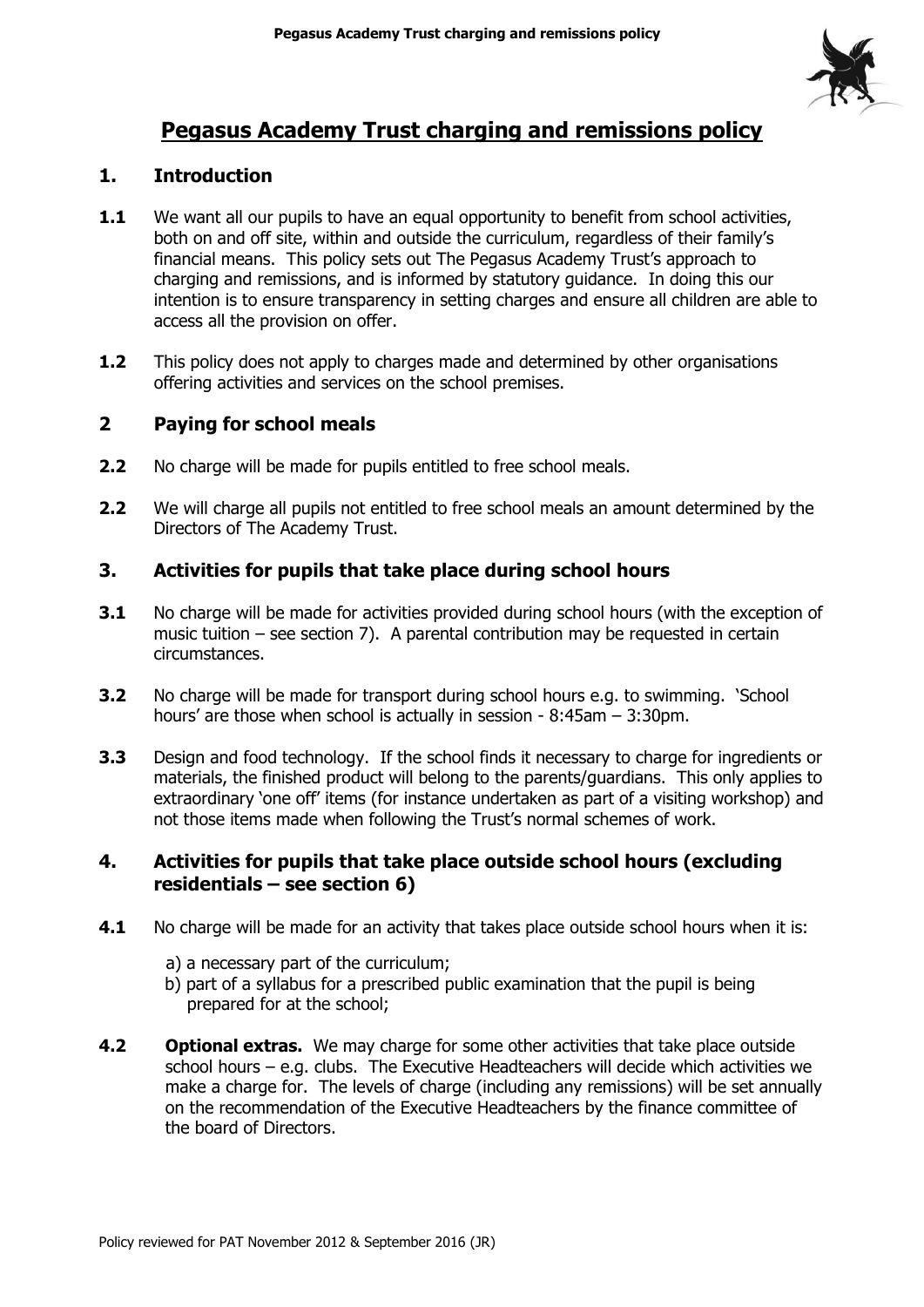**4.3** Where we make a charge, the total collected will not exceed the cost of providing the activity (i.e. activities are provided at 'cost') and no parent will be asked to subsidise the cost to other pupils by paying more than an amount equal to the total cost of the activity divided by the number of pupils participating. Where there is a shortfall due to remissions the Executive Headteachers will make the decision to either:

a) cancel the activity or b) subsidise the activity from school funds (usually from pupil premium element of school funding).

- **4.4** Costs we can legally recover are as follows:
	- a) teaching staff engaged under contracts for services purely to provide an optional extra, this includes supply teachers engaged specifically to provide the optional extra;
	- b) non-teaching staff;
	- c) any materials, books, instruments or equipment provided in connection with the optional extra;
	- d) transport to an activity outside school hours.

## **5. Activities that take place partly during school hours either on or off site**

- **5.1** Where the majority of time spent on a non-residential activity is within school hours, we must treat the activity as if it is fully within school hours, and will apply the same criteria to charging as set out in section 3.
- **5.2** If the majority of the time spent on a non-residential activity is outside school hours, we must treat the activity as if it happens fully outside school hours, and will apply the same criteria to charging as set out in section 4.

#### **6. Residentials**

- **6.1** Board and lodging. We will charge pupils an amount up to the full cost of board and lodging for residential trips whether they are classified as taking place within or outside school hours EXCEPT where pupils are entitled to remission. In such cases no charge will be made for board and lodging – although a parental contribution may be sought (see section 11 for details of entitlement to remissions). No paying pupil will be required to subsidise the cost of board and lodging for non-paying pupils – see 4.3.
- **6.2** Travel. If the residential is within school hours, no charge will be made for travel costs (legal requirement), although, a voluntary contribution may be sought. Where the residential is classified as being outside school hours, a charge may be made for travel to cover the unit cost per pupil other than those entitled to remissions (but no paying pupil will be required to subsidise the cost of non-paying pupils – see 4.3).
- **6.3** Activities on residential. No charge can legally be made for the educational activities provided, although a parental contribution may be sought.
- **6.4** A concession is made for twins/triplets attending a residential. These children will be charged up to 66% of the full cost of board and lodgings.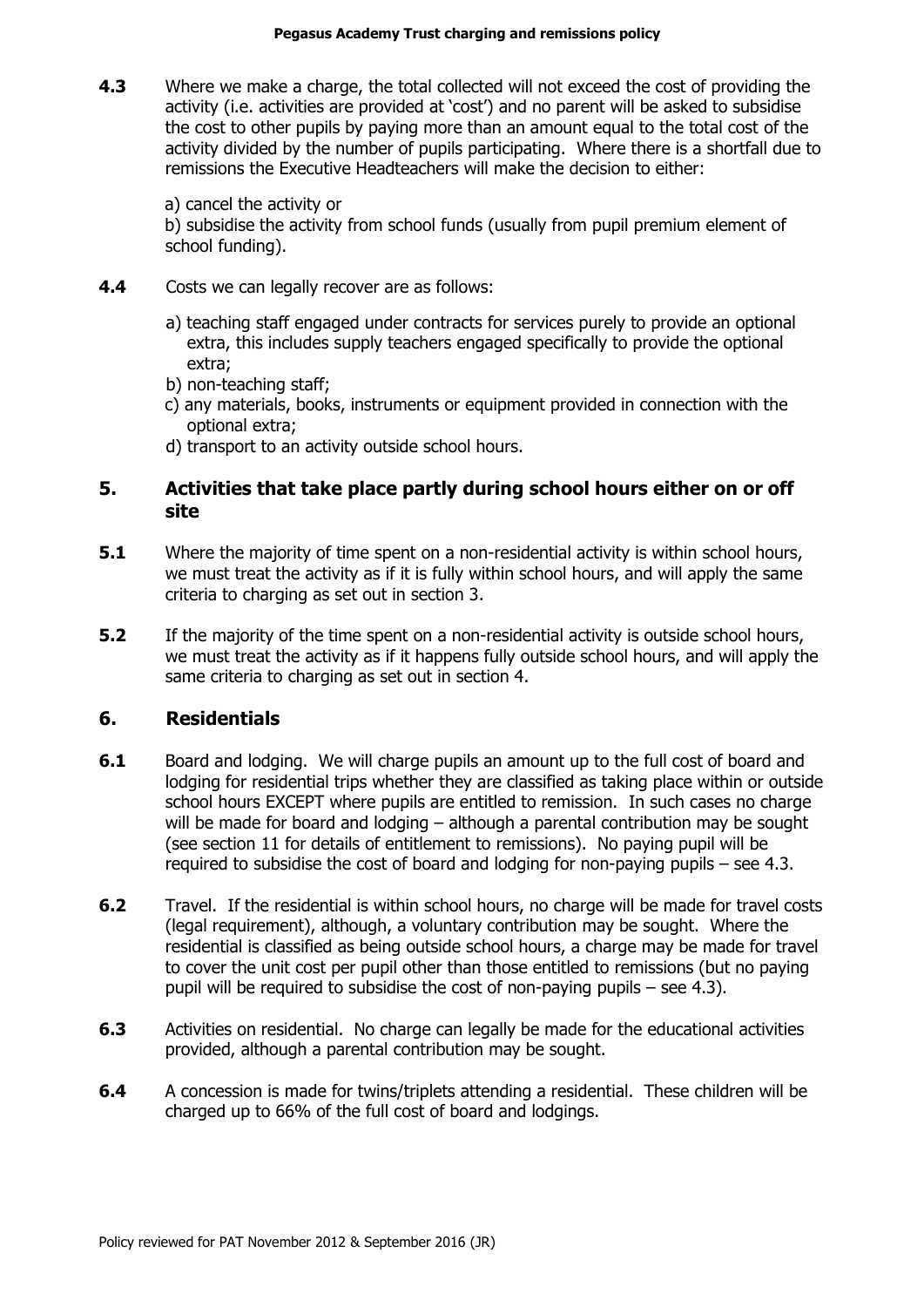## **7. Music tuition within school hours**

- **7.1** No charge will be made for programmes in which the whole class engages with the programmes of work used by the Trust. This includes instrument hire, music books etc. although a refundable deposit may be required if children take instruments home. This is repayable upon their safe return.
- **7.2** No charge will be made for instrumental and vocal tuition within school hours for those entitled to remissions (including instrument hire, music books etc.).
- **7.3** We will charge for all other instrumental and vocal tuition requested by parents and delivered by specialist tutors within school hours, whether offered to an individual or group of pupils. Charges will be determined by the Head of School and the Executive Headteachers and may vary depending on size of group, length of lesson and type of instrument.
- **7.4** Where we make a charge for instrumental and vocal tuition within school hours we will make remissions or concessions for pupils as defined in section 11 of this policy as well as in certain other circumstances (e.g. for twins) in order to ensure specialist music tuition is accessible and affordable for all children.

# **8. Childcare (Pegasus children's club)**

**8.1** We will charge families for any childcare offered to children before and after school (and during school holidays), with the level of fees and any remissions to be set and reviewed regularly by the Directors, and in accordance with any requirements set by the local authority where it is subsidising the provision.

# **9. Damage to property and breakages**

- **9.1** We may seek to recover some or all of the costs incurred due to wilful damage or breakage of school property. This will be determined by the Head of School.
- **9.2** We may seek to recover some or all of the costs incurred due to wilful damage or breakage of property belonging to a third party where the school has been charged. This will be determined by the Head of School.

# **10. Admission to events (productions, fetes etc.)**

- **10.1** Where events take place in school time (see 3.2) there will be no charge for events although a parental contribution may be requested.
- **10.2** Where events take place out of school time a charge may be made to cover costs. Pricing for these events will be set at the lowest possible level and there will be reductions for children. The Directors of The Pegasus Academy Trust do not seek to make a profit from these events.

#### **11. Remissions and concessions**

- **11.1** 'Remissions' means no charge is applied, 'concessions' means a reduced fee is applied.
- **11.2** We will comply with legal requirements for remissions as outlined throughout this document, for pupils defined as eligible.